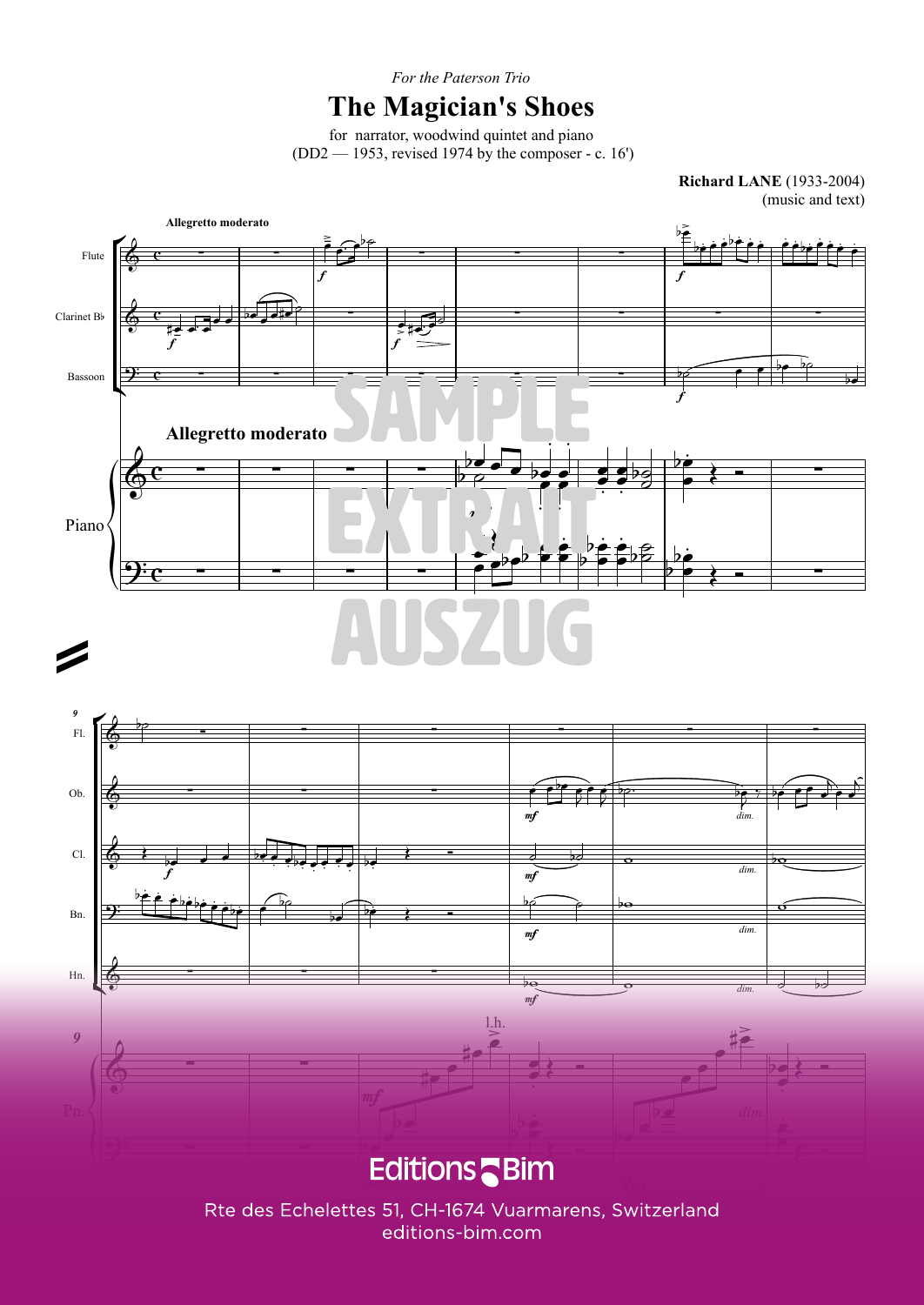



=

Rte des Echelettes 51, CH-1674 Vuarmarens, Switzerland *Unauthorized duplications are illegal - Les reproductions non-autorisées sont illicites - Unerlaubte Vervielfältigungen sind rechtswidrig* BIM MCX47d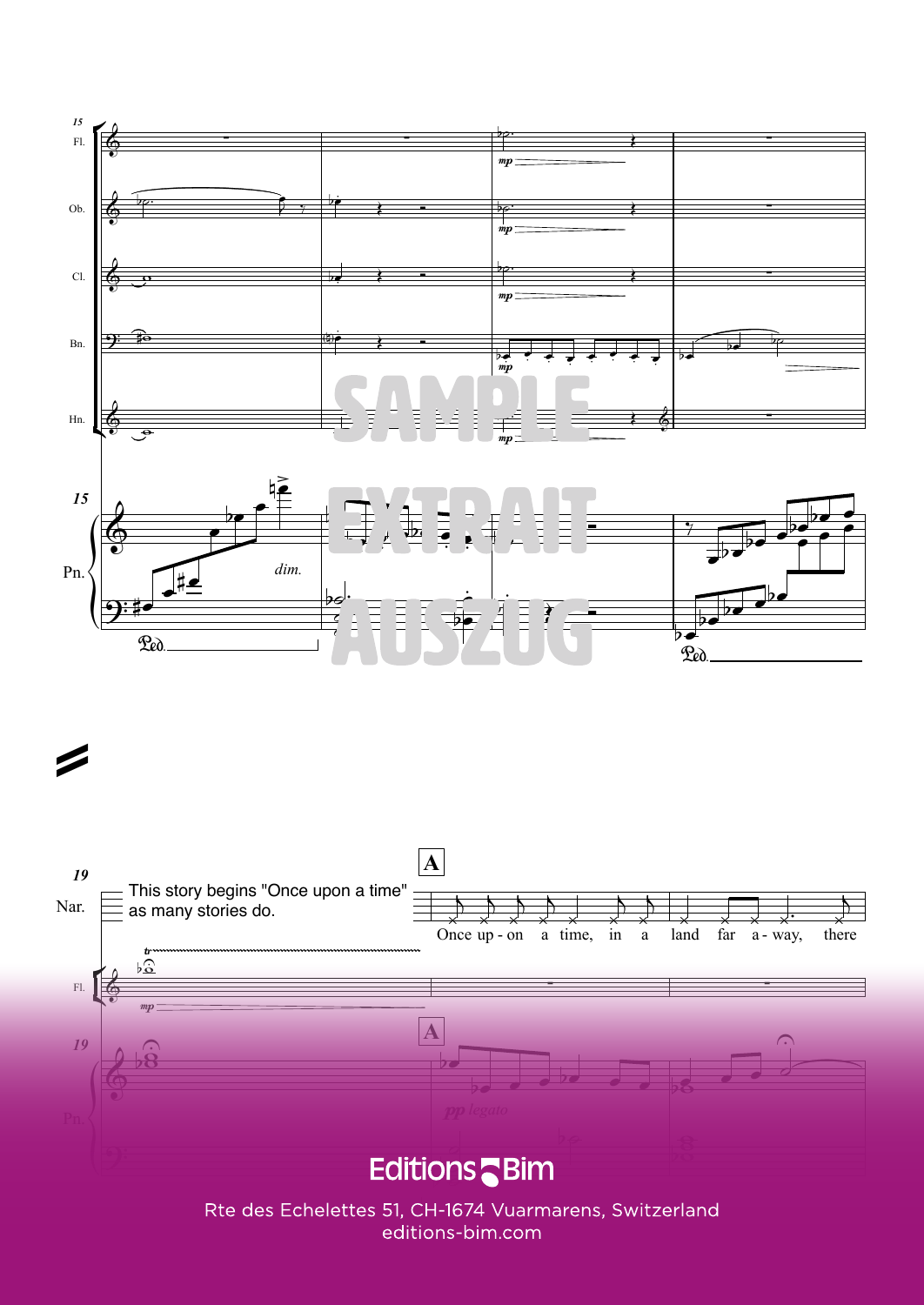Nar.*22* lived a magician who traveled from village to village performing magic tricks to entertain thetown's people. He was very famous, and caused great excitement wherever he went. Theking's trumpeters heralded his coming.





## *26*=

Nar.

 $f \longrightarrow f$ 

And the people flocked to the theater. There, he performed many wonderful tricks thatmade the people laugh.



# **Editions** Bim

#e<sup>d #e</sup>

Rte des Echelettes 51, CH-1674 Vuarmarens, Switzerland *Unauthorized duplications are illegal - Les reproductions non-autorisées sont illicites - Unerlaubte Vervielfältigungen sind rechtswidrig* 5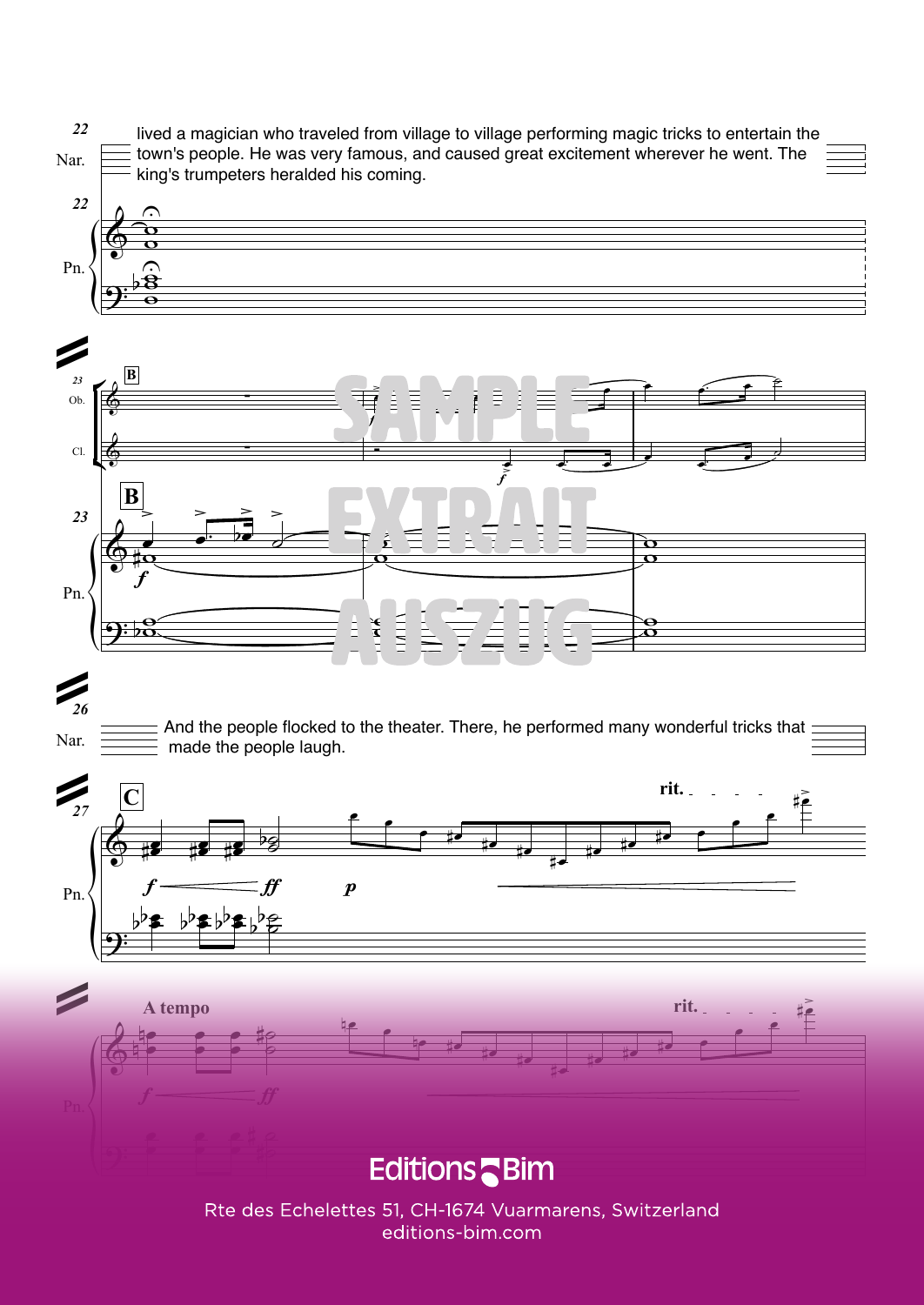

## & ∑ ∑ ∑ ∑ ∑ ∑ ∑ ∑ <mark>Er</mark>

Rte des Echelettes 51, CH-1674 Vuarmarens, Switzerland *Unauthorized duplications are illegal - Les reproductions non-autorisées sont illicites - Unerlaubte Vervielfältigungen sind rechtswidrig* BIM MCX47d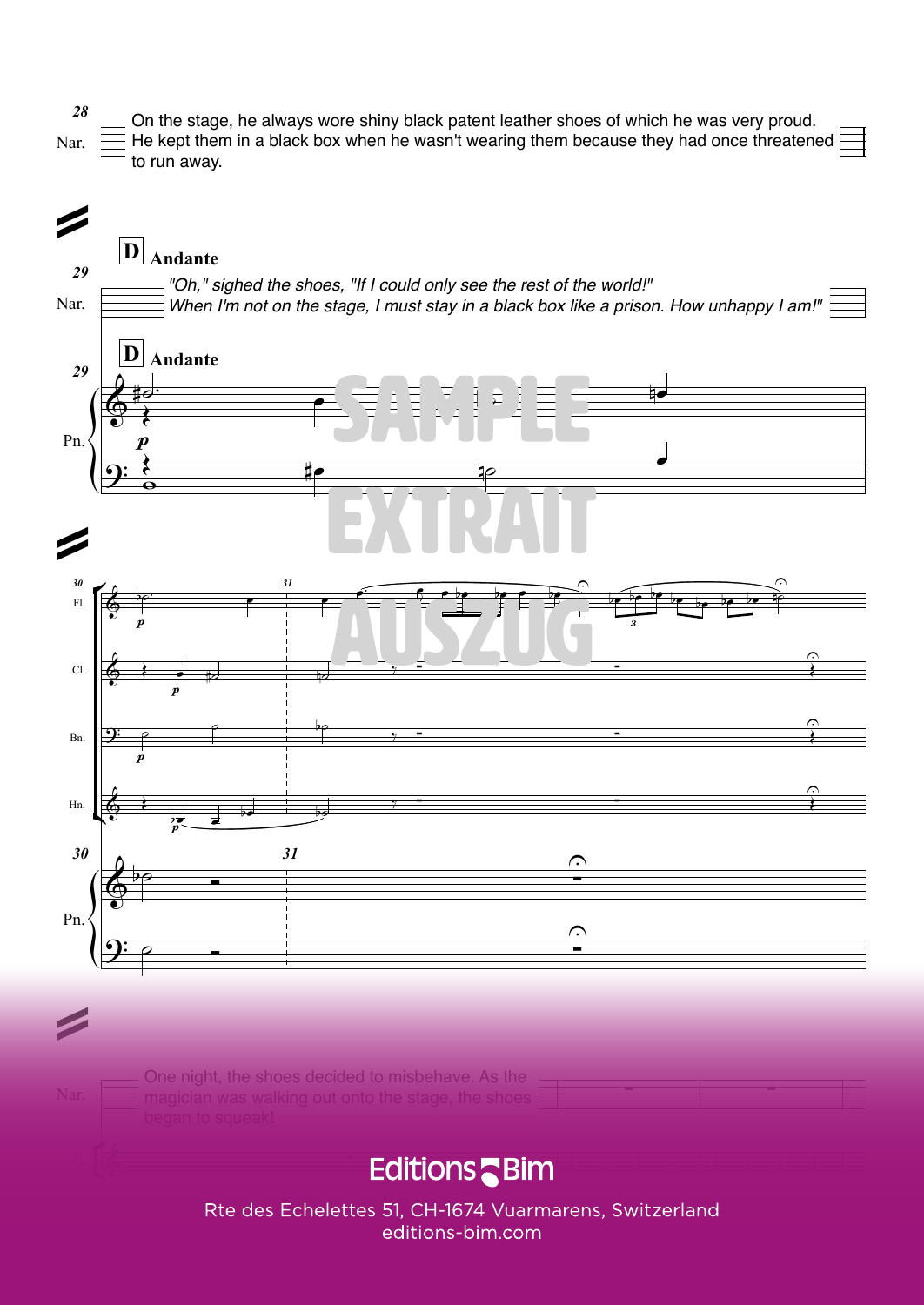

Rte des Echelettes 51, CH-1674 Vuarmarens, Switzerland editions-bim.com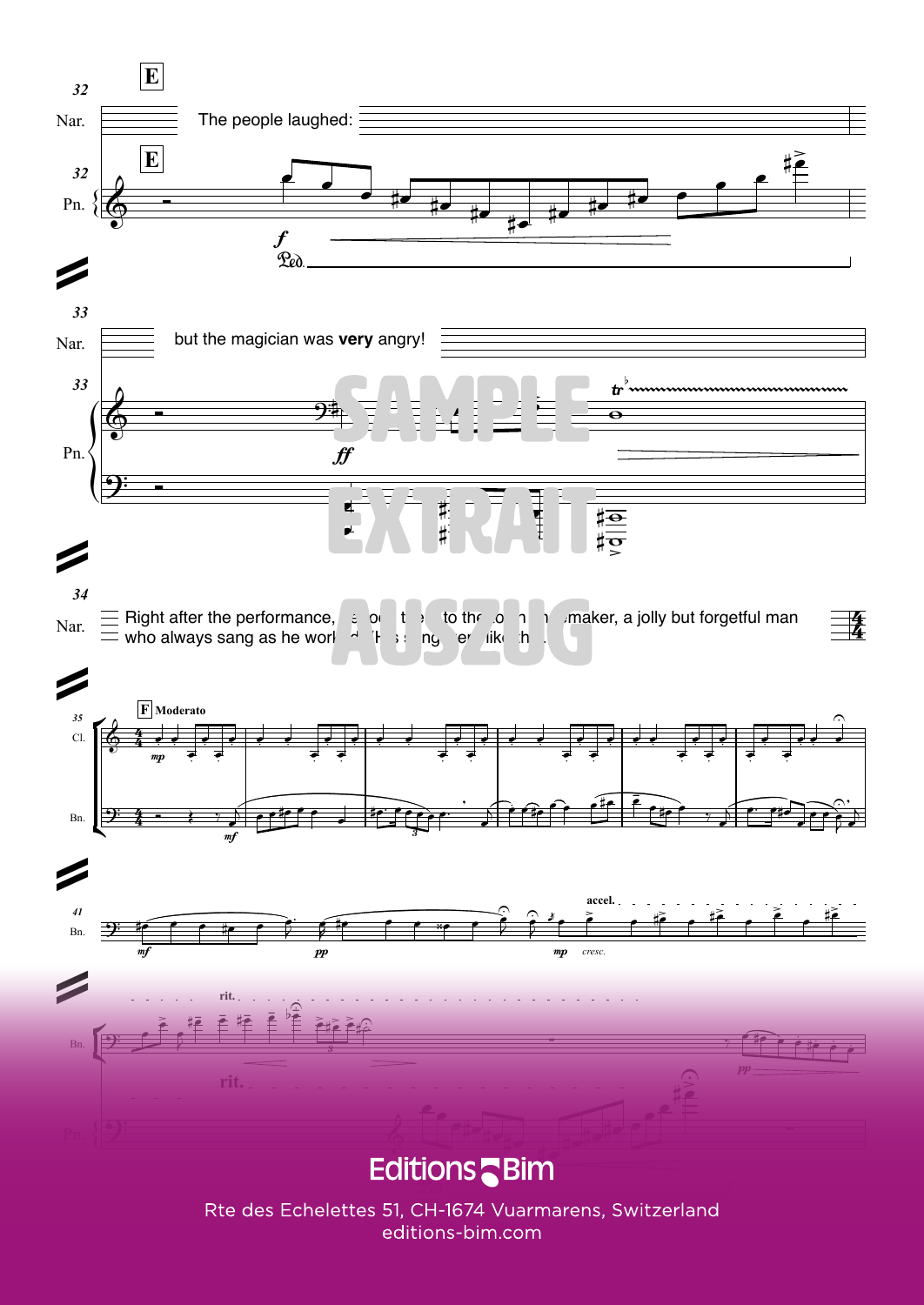## $\boxed{\textbf{G}}$  Allegro









Rte des Echelettes 51, CH-1674 Vuarmarens, Switzerland editions-bim.com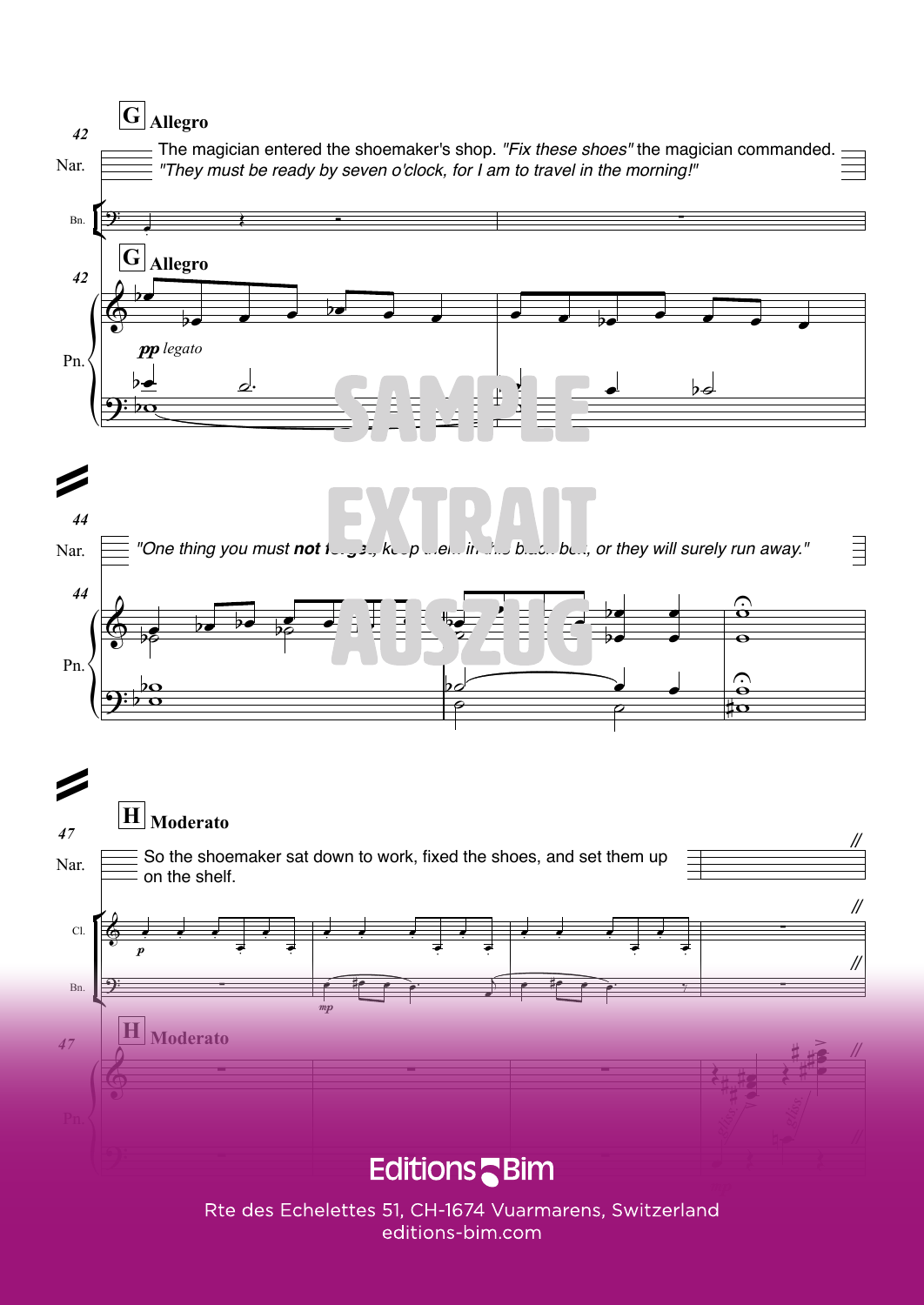

Re des Ecricientes 51, CH-1074 vudritiarens, Switzerland  $\mathsf{land}$ *Unauthorized duplications are illegal - Les reproductions non-autorisées sont illicites - Unerlaubte Vervielfältigungen sind rechtswidrig* 9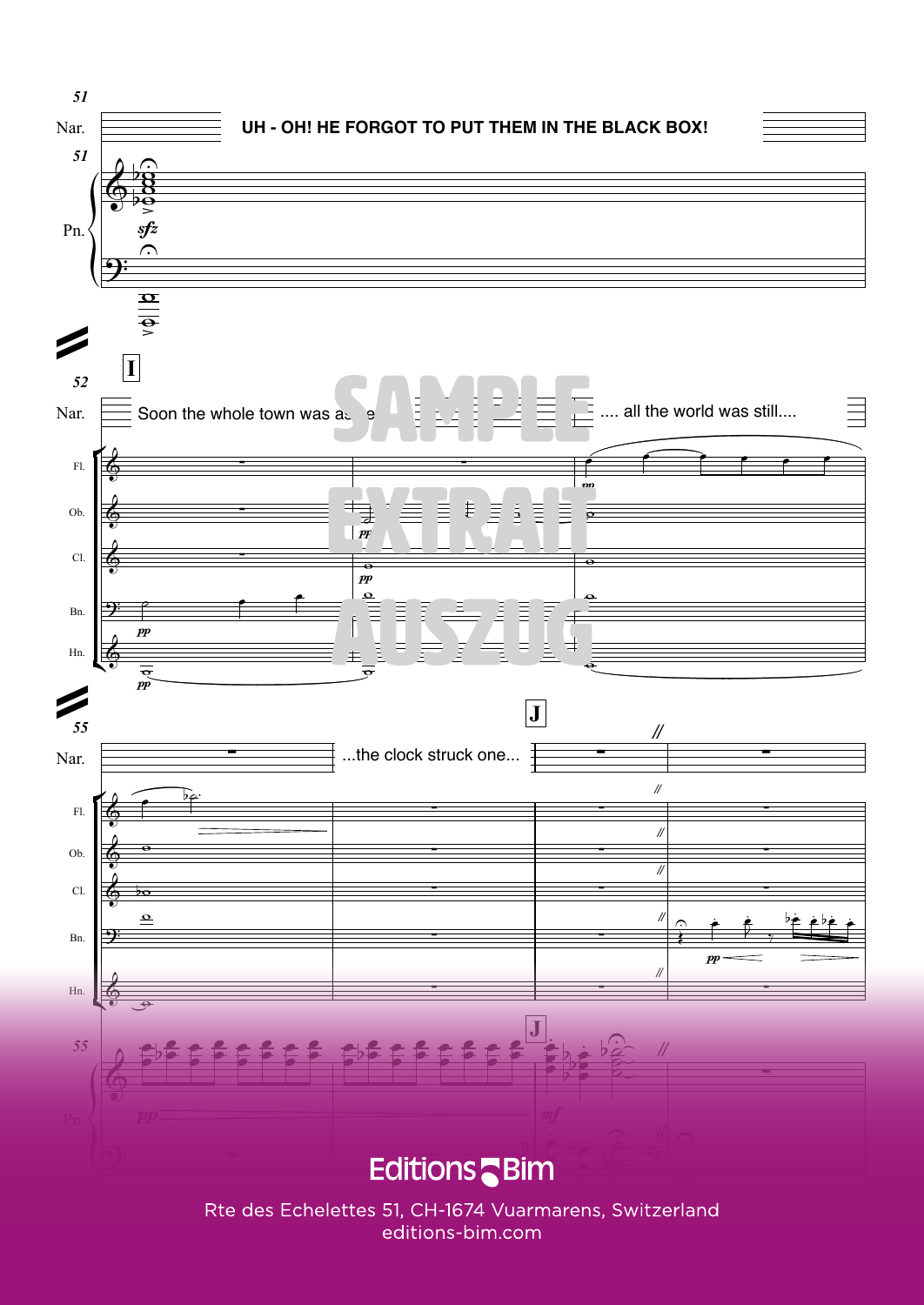





66

Z

"Now," they thought, "I can squeak to my heart's content. Never more, never more in a box as Nar. black as night. Across the floor, out the door, I'll walk... and I'll run... and I'll see the light."

 $\equiv$ 

#### **Editions** Bim

Rte des Echelettes 51, CH-1674 Vuarmarens, Switzerland editions-bim.com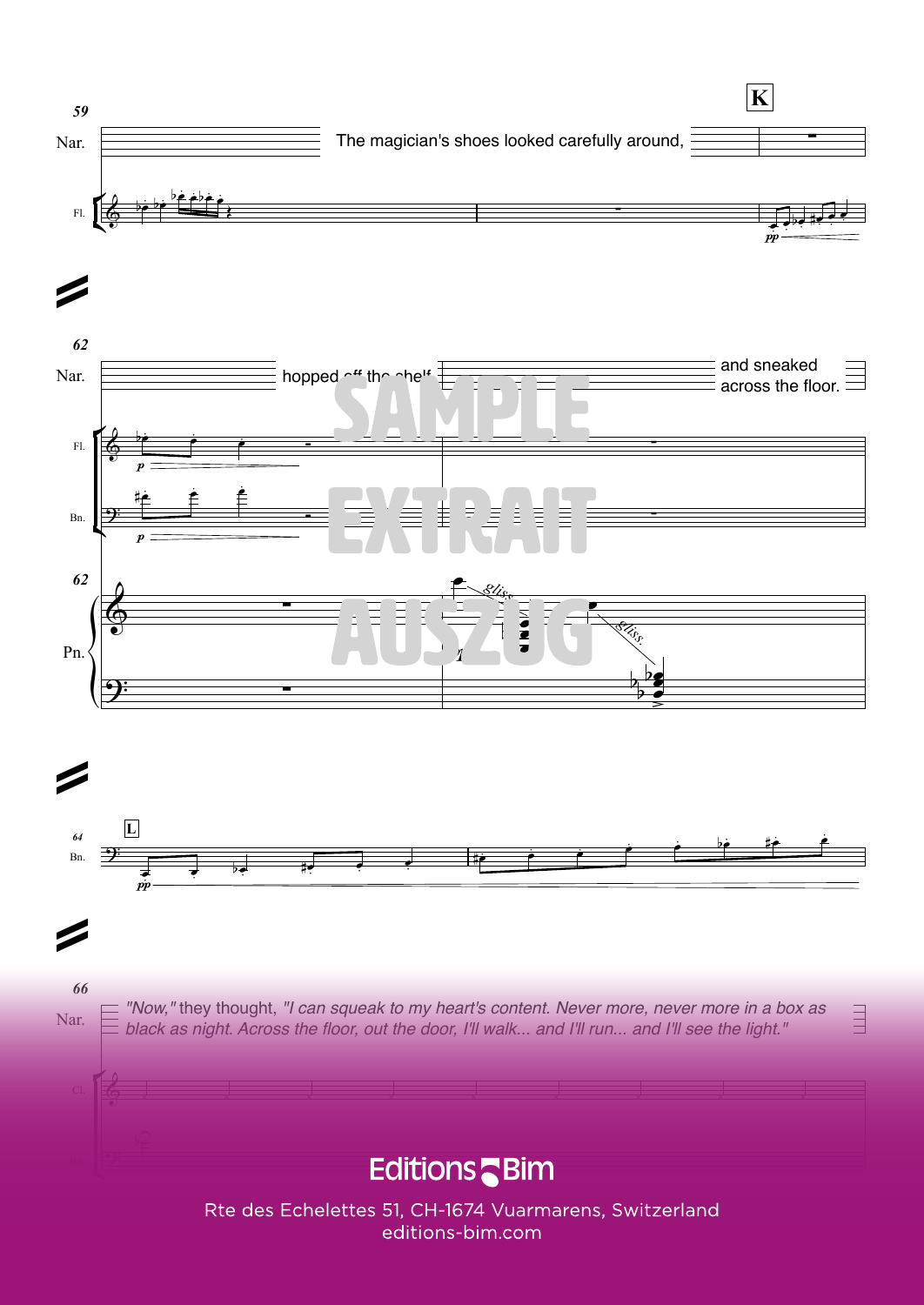### **MAllegro**





=

Finally, they came to a farmhouse. Inside, they heard soft crying.The magicians's shoes were quite surprised to find that the crying came

### **Editions** Bim

Rte des Echelettes 51, CH-1674 Vuarmarens, Switzerland *Unauthorized duplications are illegal - Les reproductions non-autorisées sont illicites - Unerlaubte Vervielfältigungen sind rechtswidrig* 11